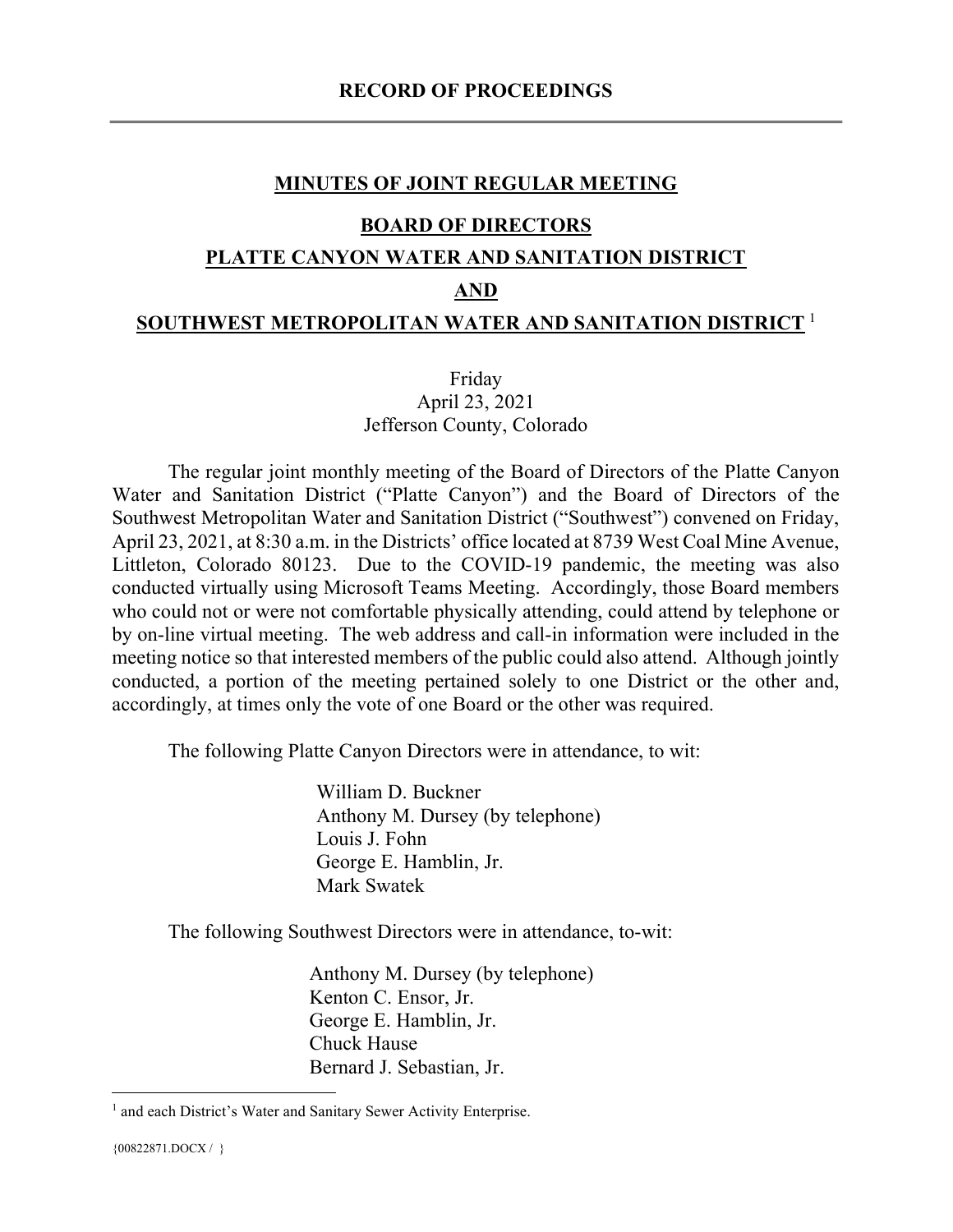The following Platte Canyon staff members were physically in attendance in the boardroom: Patrick J. Fitzgerald, Manager; and Cynthia Lane, Assistant Manager. The following Platte Canyon staff members attended virtually, although they were physically present in their office: Vanessa Shipley, Financial Administrator; Scott Hand, Operations Supervisor; Tony Cocozzella, Construction Program Manager; Alyssa Quinn, Business Program Specialist; and Bridget Butterfield, Communications and Administrative Services Coordinator.<sup>2</sup>

Also, attending virtually was Timothy J. Flynn, from Collins Cockrel & Cole, P.C., legal counsel for both Districts.

### **OATH OF OFFICE**

The manager advised everyone in attendance that the Oath of Office for new Platte Canyon Director Mark Swatek had been administered prior to the meeting being called to order. Director Swatak was recently appointed to fill the vacancy created by the passing of Platte Canyon Board Member Richard Rock.

### CALL TO ORDER

The meeting was called to order by Platte Canyon President, George E. Hamblin, Jr., who presided as Chair.

#### APPROVAL OF PLATTE CANYON AGENDA

Following a brief discussion, a motion was made by Platte Canyon Director Dursey and seconded by Platte Canyon Director Fohn to approve, as presented, the Platte Canyon agenda. The Chair called for a vote of the Platte Canyon Board, and the vote was as follows:

| William Buckner        | Aye |
|------------------------|-----|
| Anthony M. Dursey      | Aye |
| Louis J. Fohn          | Aye |
| George E. Hamblin, Jr. | Aye |
| Mark Swatek            | Aye |

#### PLATTE CANYON CONSENT AGENDA ITEMS

Following a brief discussion, a motion was made by Platte Canyon Director Fohn and seconded by Platte Canyon Director Buckner to approve Platte Canyon Consent Agenda Items 1 and 2, as set forth below, by a single motion.

<sup>&</sup>lt;sup>2</sup> Southwest has no employees. The above-named personnel are Platte Canyon employees who, pursuant to contract with Platte Canyon, provide management, operation and maintenance services for Southwest.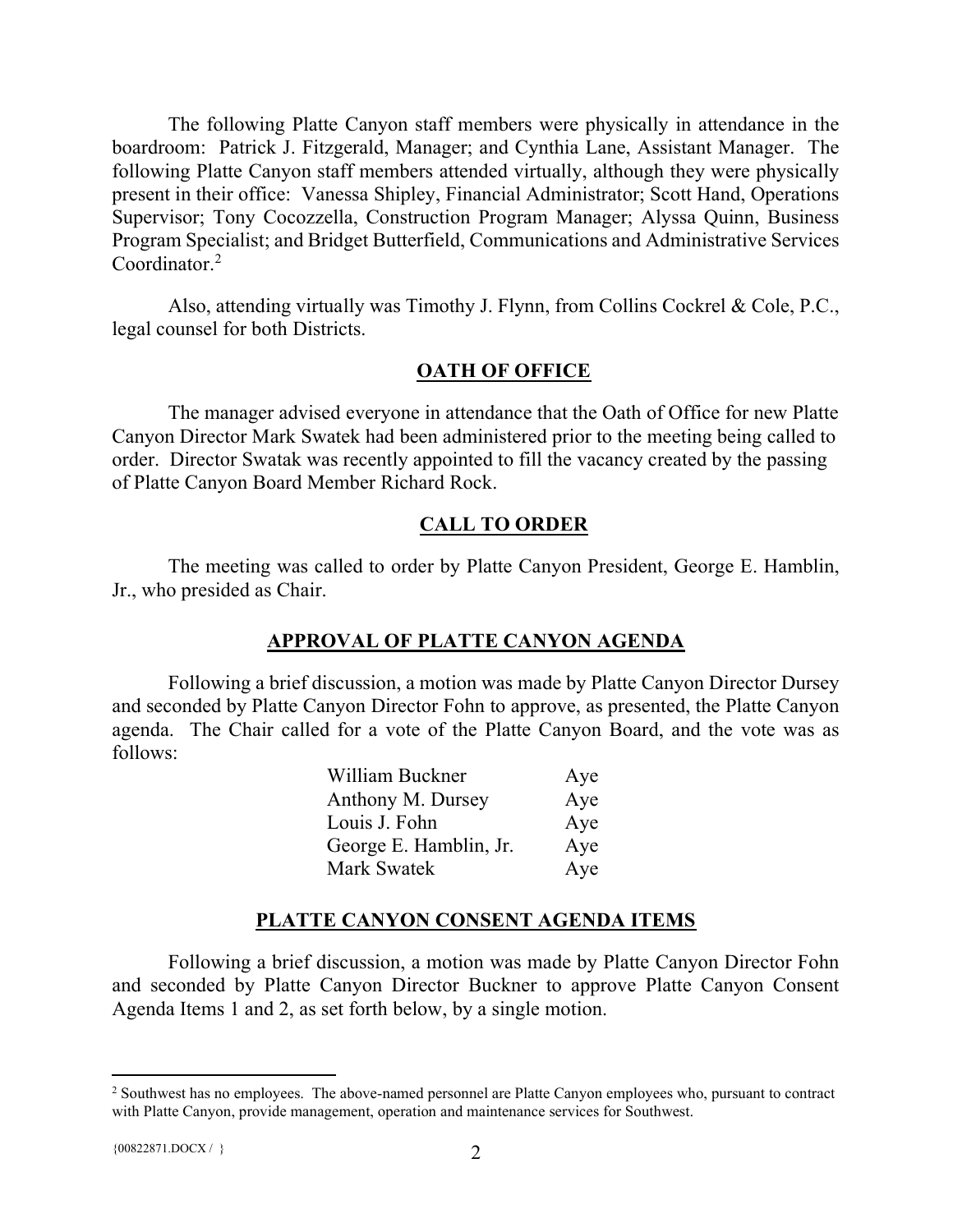1. Ratification of Interim Disbursements and Approval of Current Payables. Platte Canyon payables and supplemental disbursements for the month of April 2021, in the aggregate amount of \$252,346.06 represented by Platte Canyon check nos. 33621 thru 33695, inclusive, together with various electronic fund payments for employee salaries, utility payments and other vendors authorized to receive electronic payments.

2. Platte Canyon Investment/Deposit Transaction Report. During the month of March 2021, Platte Canyon did not purchase any treasury notes or agency securities nor did any agency securities or treasury notes mature or redeem. Further, Platte Canyon did not roll-over or renew any certificates of deposit.

The Chair called for a vote of the Platte Canyon Board, and the vote was as follows:

| William Buckner        | Aye |
|------------------------|-----|
| Anthony M. Dursey      | Aye |
| Louis J. Fohn          | Aye |
| George E. Hamblin, Jr. | Aye |
| Mark Swatek            | Aye |

### PLATTE CANYON ACTION ITEMS

1. Approval of Revised Alcohol and Drug Transportation Employee Testing Policy. Cynthia Lane reviewed proposed revisions to Platte Canyon's Alcohol and Drug Policy that bring the policy into compliance with Federal Motor Carrier Safety Regulations. The Regulations establish a clearinghouse that maintains a record of all commercial driver's license holders that violate any Federal drug and alcohol testing program requirements. The database enables employers to identify drivers who commit a drug or alcohol violation while working for an employer, but who failed to subsequently inform another employer. Records of drug and alcohol program violations remain in the clearinghouse for five (5) years or until the driver has completed the return to duty process as set forth in the Regulation.

Following Cynthia Lane's review of the proposed revisions, that had been reviewed and approved by Employer's Council, a motion was made by Platte Canyon Director Buckner and seconded by Platte Canyon Director Fohn to approve and adopt the revised Alcohol and Drug Transportation Employee Testing Policy. The Chair called for a vote of the Platte Canyon Board, and the vote was as follows:

| William Buckner        | Aye |
|------------------------|-----|
| Anthony M. Dursey      | Aye |
| Louis J. Fohn          | Aye |
| George E. Hamblin, Jr. | Aye |
| Mark Swatek            | Aye |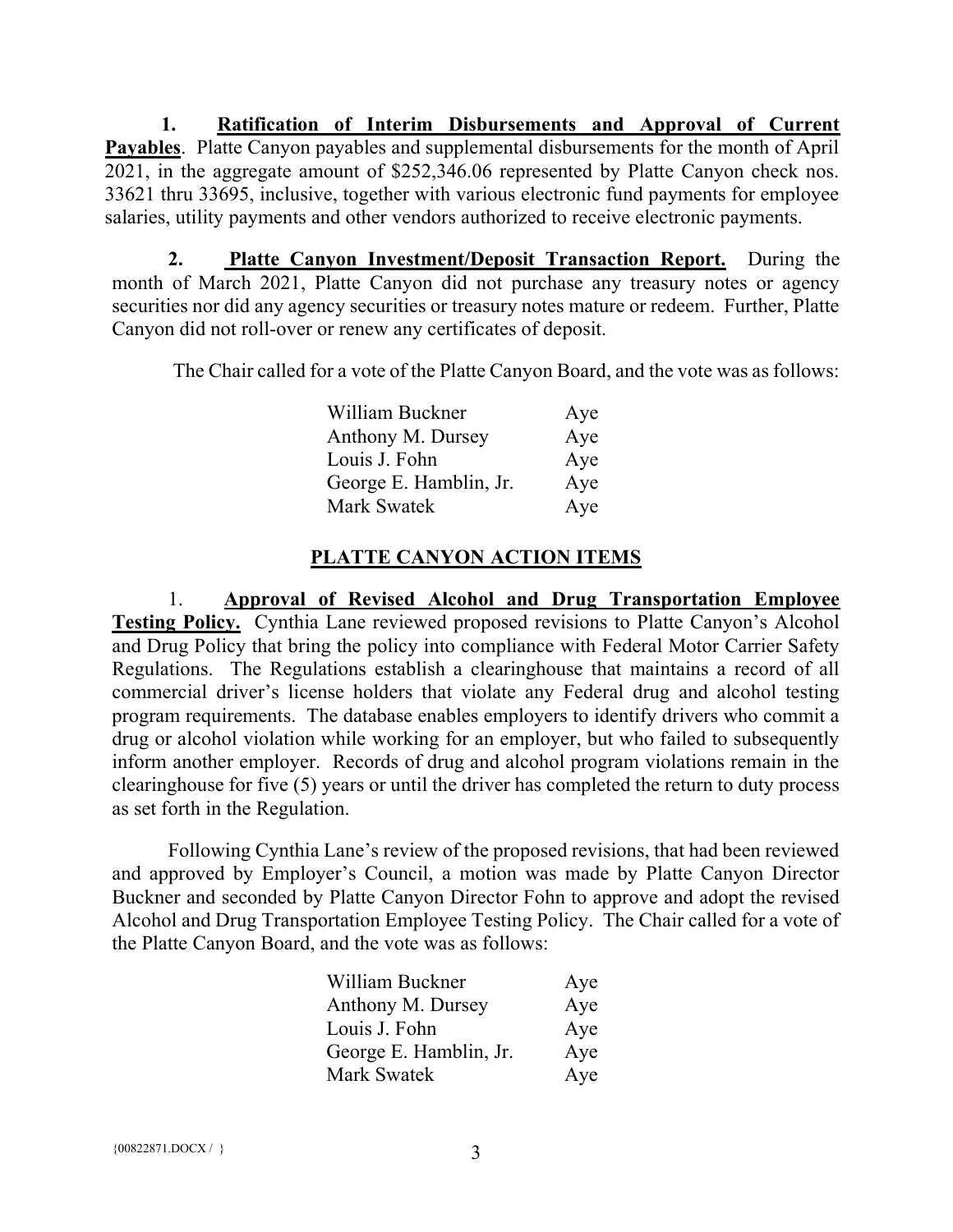2. Adoption of Resolution 2021-4-1 Approving Changes in Platte Canyon's Purchasing Policy Manual. Cynthia Lane reviewed proposed changes to Platte Canyon's Purchasing Policy Manual. The revisions were explained in detail in a written memorandum that was incorporated into the meeting packet.

After reviewing the proposed changes, a motion was made by Platte Canyon Director Buckner and seconded by Platte Canyon Director Fohn to adopt Resolution 2021- 4-1 which formally adopts the revised Platte Canyon Purchasing Policy Manual. The Chair called for a vote of the Platte Canyon Board, and the vote was as follows:

| William Buckner        | Aye |
|------------------------|-----|
| Anthony M. Dursey      | Aye |
| Louis J. Fohn          | Aye |
| George E. Hamblin, Jr. | Aye |
| Mark Swatek            | Aye |

 During the discussion, it was noted that the revised Platte Canyon Purchasing Policy Manual will supersede in its entirety the Platte Canyon Purchasing Manual previously adopted on July 26, 2019.

 3. Approval of Resolution 2021-4-2 Adopting a Revised Tort Claims Settlement Policy. Cynthia Lane reviewed proposed changes to the Platte Canyon's Tort Claims Settlement Policy. The changes allow the manager to settle claims asserted against Platte Canyon for property damage without prior Board approval provided the claim is for \$5,000 or less and provided a full and complete release of Platte Canyon is obtained from the complaining party or parties.

 Following a brief discussion, a motion to adopt Resolution 2021-4-2 which adopts the revised Tort Claims Settlement Policy was made by Platte Canyon Director Swatek and seconded by Platte Canyon Director Fohn. The Chair called for a vote of the Platte Canyon Board, and the vote was as follows:

| William Buckner        | Aye |
|------------------------|-----|
| Anthony M. Dursey      | Aye |
| Louis J. Fohn          | Aye |
| George E. Hamblin, Jr. | Aye |
| Mark Swatek            | Aye |

### INFORMATION/DISCUSSION ITEMS

 There were no information or discussion items to come before the Platte Canyon Board.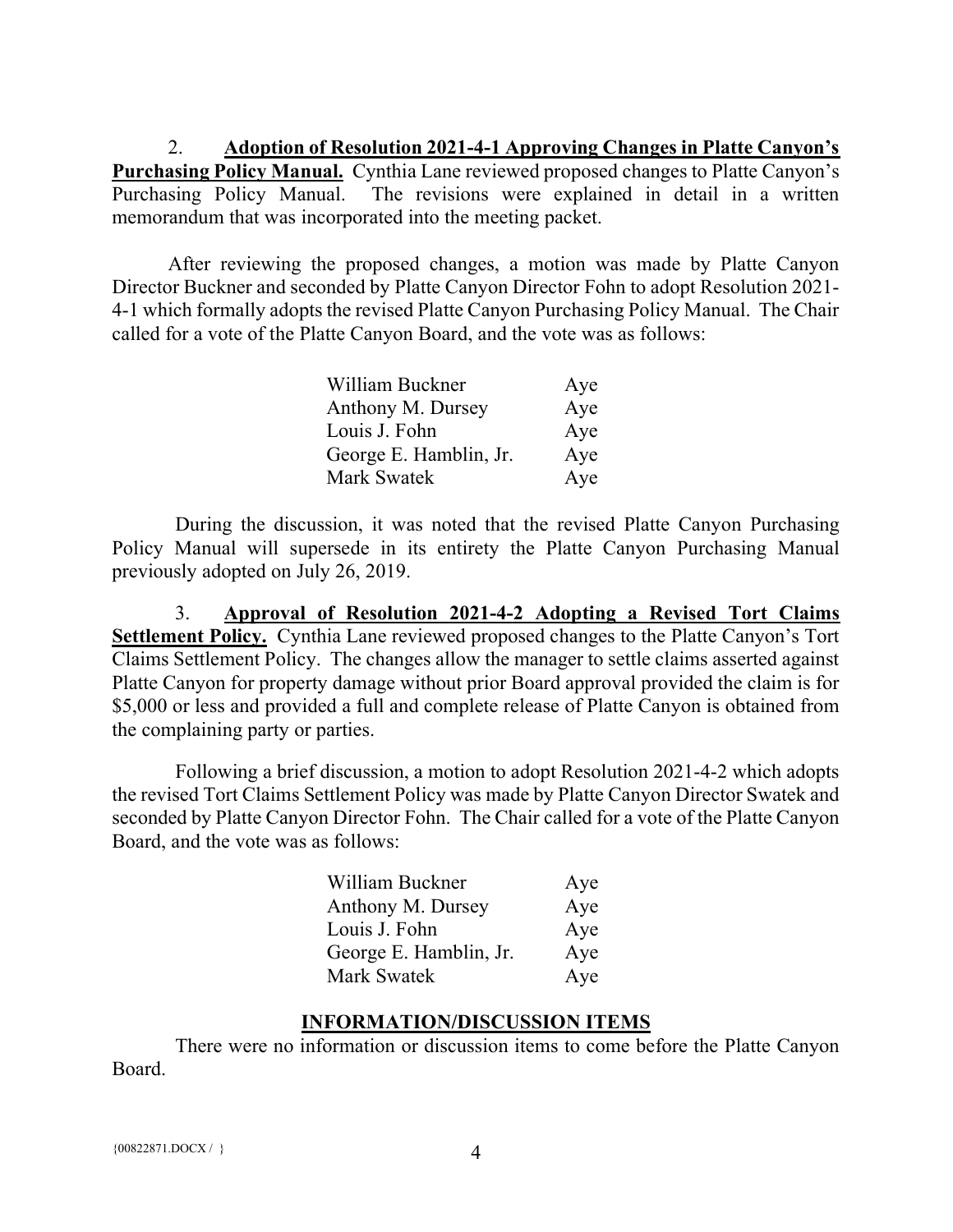### PLATTE CANYON NEW BUSINESS

There was no new business to come before the Platte Canyon Board.

### JOINT PARTICIPATION PORTION OF THE MEETING

George E. Hamblin, Jr. continued to act as Chair of the joint participation portion of the meeting.

### APPROVAL OF JOINT MEETING AGENDA

A motion was made by Southwest Director Hause and seconded by Southwest Director Sebastian, to approve the joint meeting agenda as presented. The Chair called for a vote of the Platte Canyon Board, and the vote was as follows:

| William Buckner        | Aye |
|------------------------|-----|
| Anthony M. Dursey      | Aye |
| Louis J. Fohn          | Aye |
| George E. Hamblin, Jr. | Aye |
| Mark Swatek            | Aye |

The Chair then called for a vote of the Southwest Board, and the vote was as follows:

| Anthony M. Dursey         | Aye |
|---------------------------|-----|
| Kenton C. Ensor, Jr.      | Aye |
| George E. Hamblin, Jr.    | Aye |
| <b>Chuck Hause</b>        | Aye |
| Bernard J. Sebastian, Jr. | Aye |

## JOINT MEETING CONSENT AGENDA ITEM

1. Approval of the Minutes of the Boards' March 26, 2021 Joint Regular Meeting. Following a brief discussion, a motion was made by Southwest Director Hause and seconded by Southwest Director Sebastian to approve the minutes of the Boards' March 26, 2021 joint regular meeting, as presented. The Chair called for a vote of the Platte Canyon Board, and the vote was as follows:

| William Buckner        | Aye |
|------------------------|-----|
| Anthony M. Dursey      | Aye |
| Louis J. Fohn          | Aye |
| George E. Hamblin, Jr. | Aye |
| Mark Swatek            | Aye |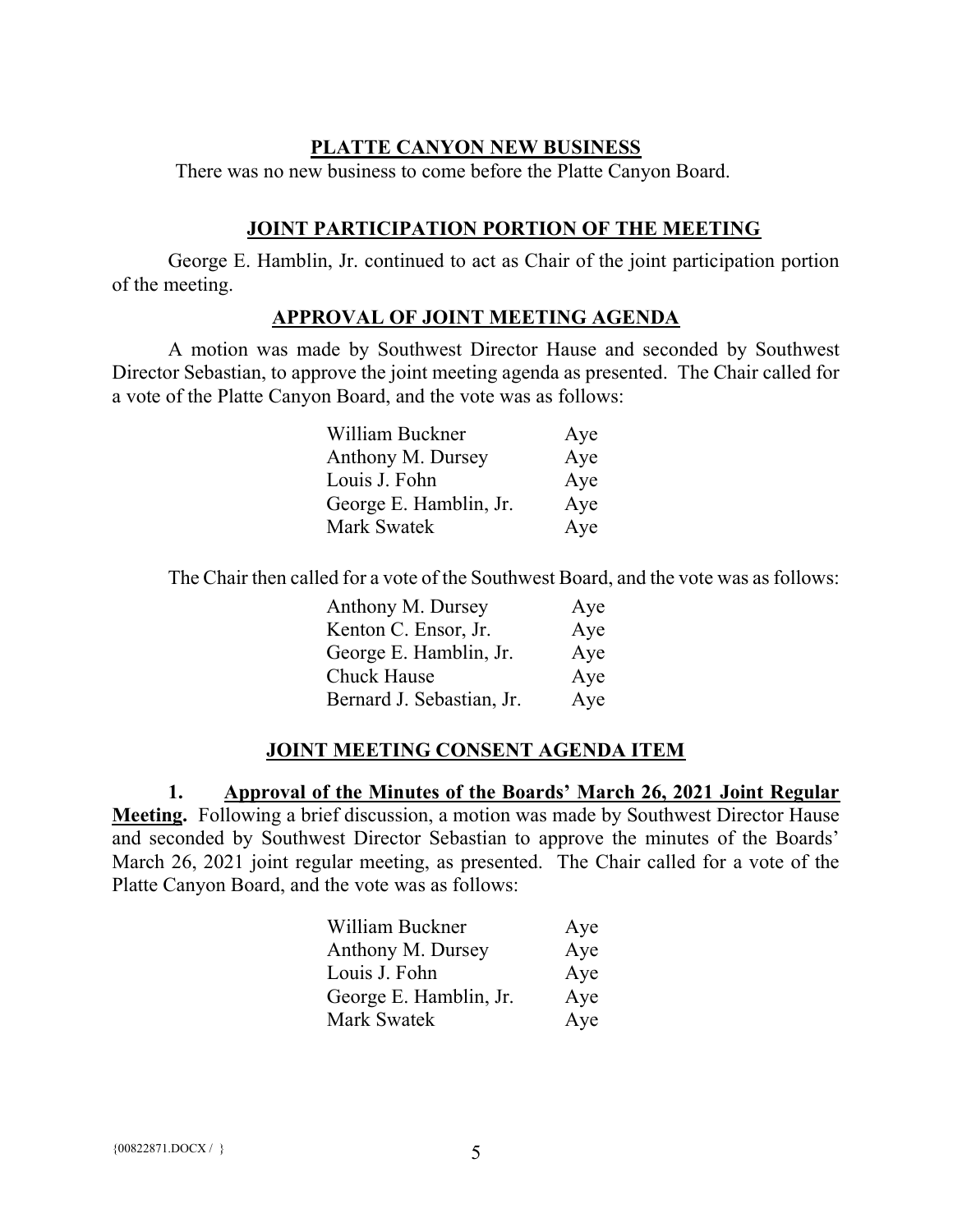The Chair then called for a vote of the Southwest Board, and the vote was as follows:

| Anthony M. Dursey         | Aye |
|---------------------------|-----|
| Kenton C. Ensor, Jr.      | Aye |
| George E. Hamblin, Jr.    | Aye |
| Chuck Hause               | Aye |
| Bernard J. Sebastian, Jr. | Aye |

The approved minutes will be presented to the members of each Board for signature as soon as practical, as further evidence of ratification, confirmation and approval.

## JOINT MEETING ACTION ITEMS

There were no action items to come before the joint meeting of the Boards.

## JOINT MEETING INFORMATION/DISCUSSION ITEMS

### 1. Financial Matters.

(a) Platte Canyon Financial Statements. The following unaudited Platte Canyon financial statements, prepared by Vanessa Shipley, for the three-month period ending March 31, 2021, were presented to the Boards:

(i) Statement of Net Assets, dated March 31, 2021, showing Platte Canyon's Assets, Liabilities, and Net Assets;

(ii) Statement of Revenue, Expenses and Changes in Net Assets for the three-month period ending March 31, 2021;

(iii) Schedule of Revenue and Expenditures – Budget & Actual CM/YTD Actuals Compared to Annual Budget for the three-month period ending March 31, 2021; and

(iv) Schedule of Revenue and Expenditures – Budget & Actual CM/YTD Actuals Compared to CM/YTD Budget for the three-month period ending March 31, 2021.

 Following Vanessa Shipley's review of the Platte Canyon financial statements, a motion was made by Platte Canyon Director Buckner and seconded by Platte Canyon Director Fohn to accept the Platte Canyon financial statements, as presented. The Chair called for a vote of the Platte Canyon Board, and the vote was as follows:

| William Buckner        | Aye |
|------------------------|-----|
| Anthony M. Dursey      | Aye |
| Louis J. Fohn          | Aye |
| George E. Hamblin, Jr. | Aye |
| Mark Swatek            | Aye |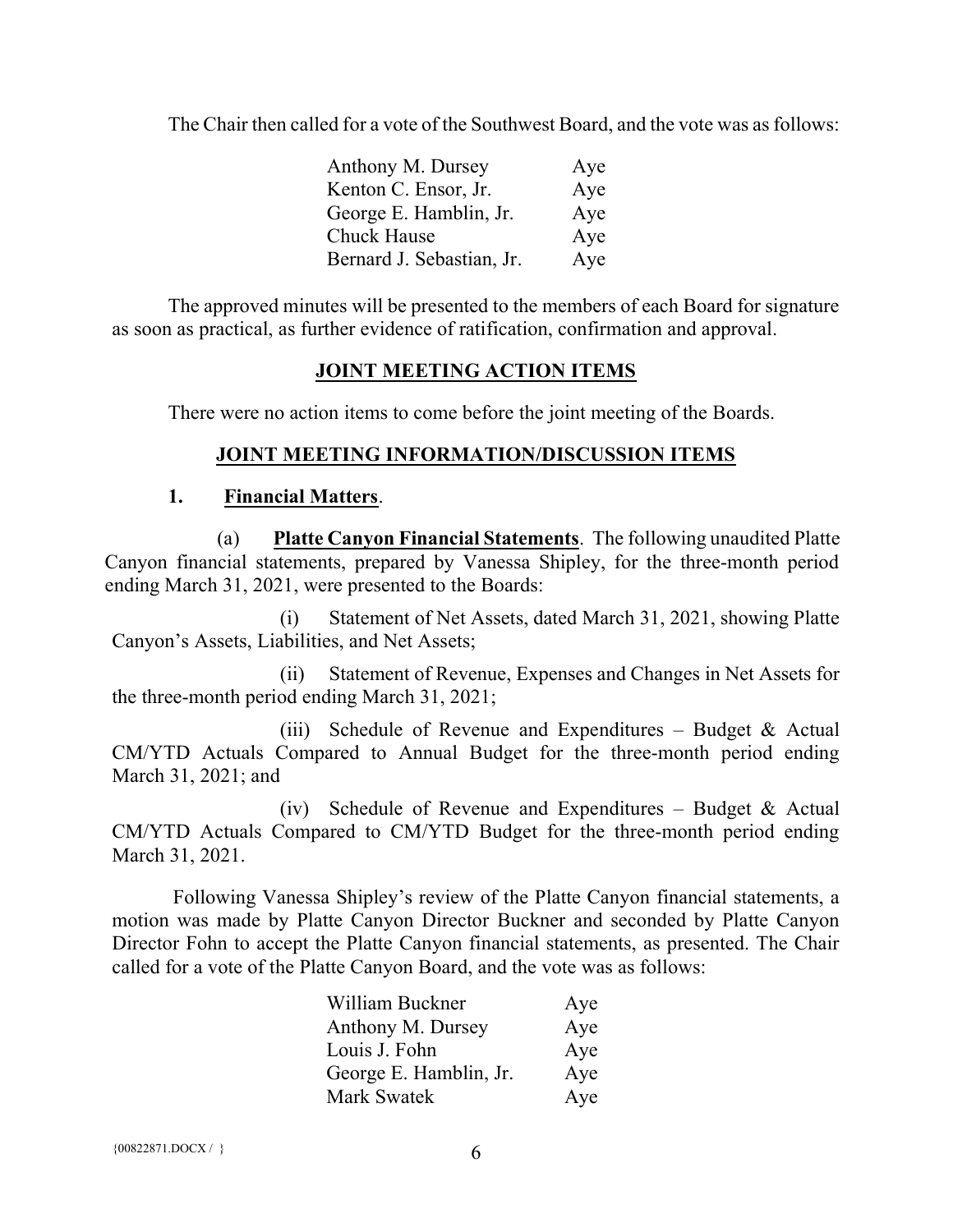(b) Southwest Financial Statements. The following unaudited Southwest financial statements, prepared by Vanessa Shipley for the three-month period ending March 31, 2021, were presented to the Boards:

(i) Statement of Net Assets, dated March 31, 2021, showing Southwest's Assets, Liabilities, and Net Assets;

(ii) Statement of Revenue, Expenses and Changes in Net Assets for the three-month period ending March 31, 2021;

(iii) Schedule of Revenue and Expenditures – Budget & Actual CM/YTD Actuals Compared to Annual Budget for the three-month period ending March 31, 2021; and

(iv) Schedule of Revenue and Expenditures – Budget & Actual CM/YTD Actuals Compared to CM/YTD Budget for the three-month period ending March 31, 2021.

Vanessa Shipley's review of the Southwest financial statements included an explanation of the variances in the financial statements. A motion was then made by Southwest Director Sebastian and seconded by Southwest Director Hause to accept the Southwest financial statements, as presented. The Chair called for a vote of the Southwest Board, and the vote was as follows:

| Anthony M. Dursey         | Aye |
|---------------------------|-----|
| Kenton C. Ensor, Jr.      | Aye |
| George E. Hamblin, Jr.    | Aye |
| <b>Chuck Hause</b>        | Aye |
| Bernard J. Sebastian, Jr. | Aye |

(c) Platte Canyon Investment/Deposit Report. The Boards reviewed a list of Platte Canyon's investments in U.S. Government treasury notes, agency securities, certificates of deposit, and money market funds, together with a report showing the funds Platte Canyon has in approved state depositories and authorized Local Government Investment Pools. As of March 31, 2021, Platte Canyon's investments and deposits totaled \$9,472,798.60, itemized as follows: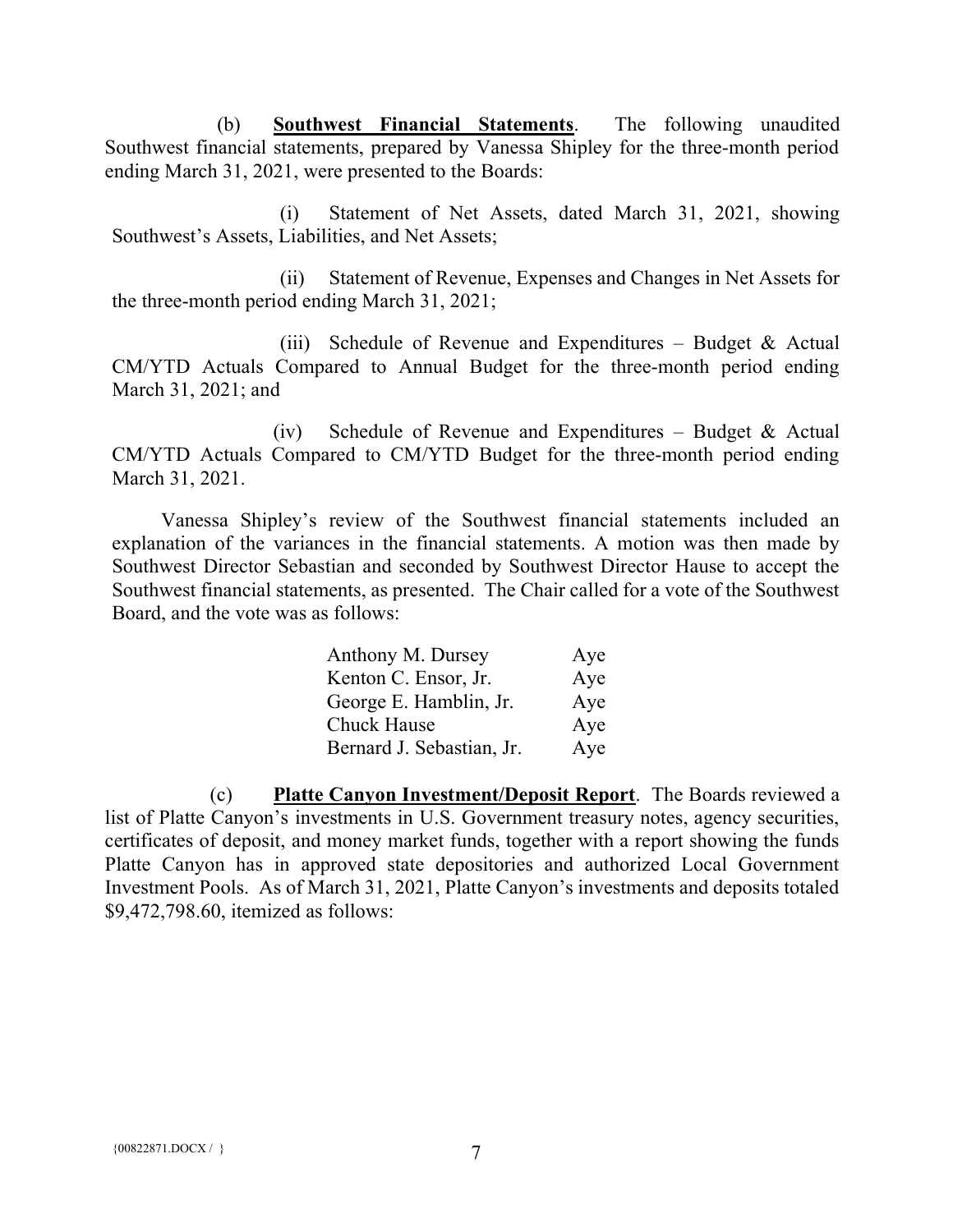| <b>Description</b>           | <b>Amount</b>  | Percentage |
|------------------------------|----------------|------------|
| Checking                     | \$246,064.46   | 2.60%      |
| Certificates of Deposit      | \$744,000.00   | 7.85%      |
| ColoTrust-Prime              | \$0.00         | $0.00\%$   |
| ColoTrust-Plus               | \$953,679.72   | 10.07%     |
| ColoTrust-Trust Account      | \$1,774,141.42 | 18.73%     |
| <b>CSAFE-Core</b>            | \$3,251,143.22 | 34.33%     |
| <b>Treasury Bills</b>        | \$0.00         | $0.00\%$   |
| <b>Treasury Notes</b>        | \$1,002,769.78 | 10.59%     |
| U.S. Government Agencies and |                |            |
| Instrumentalities            | \$1,500,000.00 | 15.83%     |
|                              |                |            |
| <b>TOTAL</b>                 | \$9,472,798.60 | 100.00%    |

The average yield on Platte Canyon's investments for the month of March 2021, as calculated by staff, was 0.5190% per annum.

Following a brief discussion, a motion was made by Platte Canyon Director Fohn and seconded by Platte Canyon Director Buckner to accept the Platte Canyon Investment/Deposit Report, as presented and to approve the amount currently held in Local Government Investment Pools, which amount exceeds the percentage limitation set forth in Platte Canyon's Investment Policy. The Chair called for a vote of the Platte Canyon Board, and the vote was as follows:

| William Buckner        | Aye |
|------------------------|-----|
| Anthony M. Dursey      | Aye |
| Louis J. Fohn          | Aye |
| George E. Hamblin, Jr. | Aye |
| Mark Swatek            | Aye |

(d) Southwest Investment/Deposit Report. The Boards reviewed a list of Southwest's investments in U.S. Government treasury notes, agency securities, certificates of deposit, and money market funds, together with a report showing the funds Southwest has in approved state depositories and authorized Local Government Investment Pools. As of March 31. 2021, Southwest's investments and deposits totaled \$24,307,343.35, itemized as follows: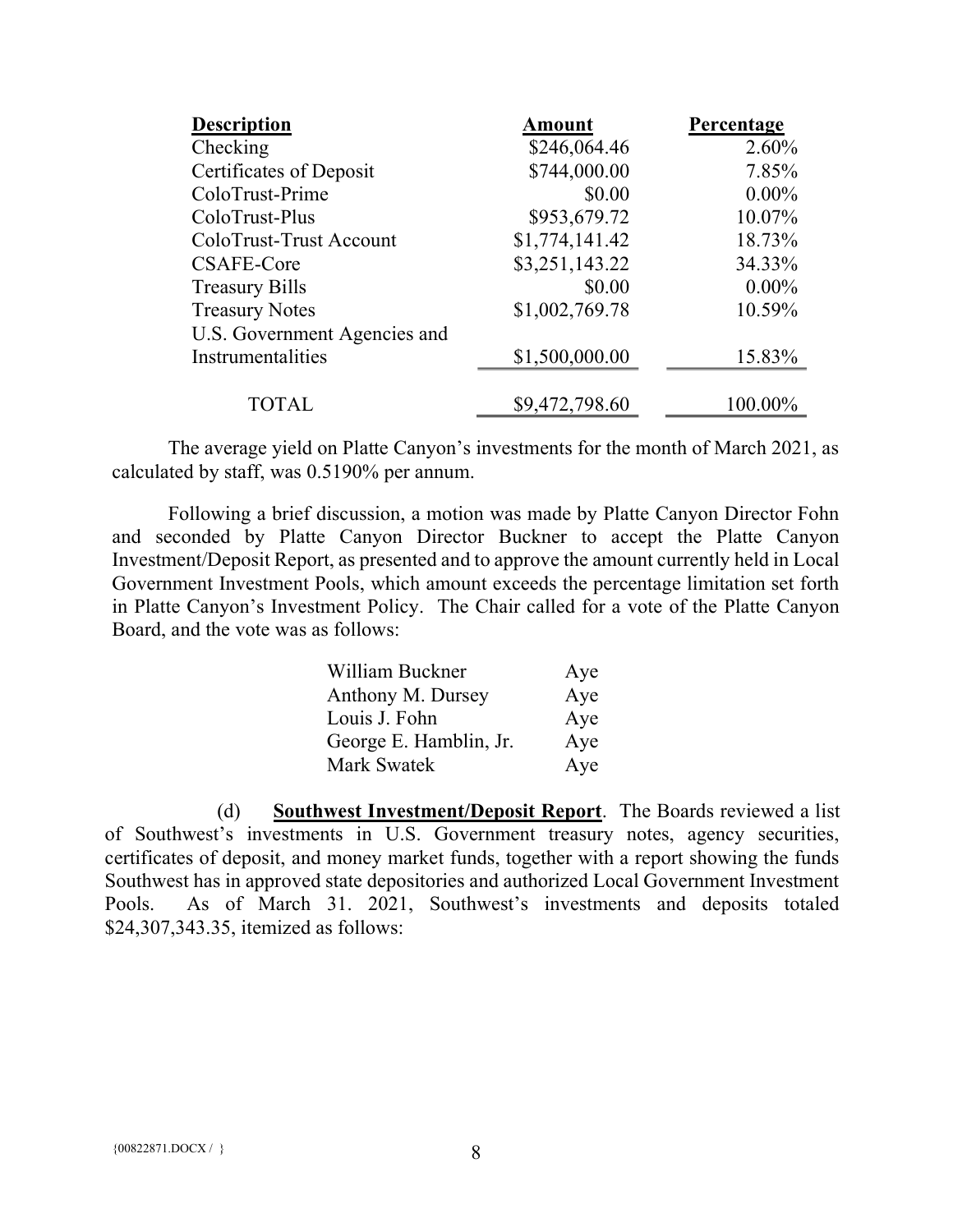| <b>Description</b>           | <b>Amount</b>   | Percentage |
|------------------------------|-----------------|------------|
| Checking                     | \$16,650.81     | $0.07\%$   |
| Certificates of Deposit      | \$494,000.00    | 2.03%      |
| ColoTrust-Prime              | \$0.00          | $0.00\%$   |
| ColoTrust-Plus               | \$5,554,074.02  | 22.85%     |
| ColoTrust-Trust Account      | \$4,541,163.38  | 18.68%     |
| CSAFE-Core                   | \$8,698,685.36  | 35.79%     |
| <b>Treasury Bills</b>        | \$0.00          | $0.00\%$   |
| <b>Treasury Notes</b>        | \$1,002,769.78  | 4.13%      |
| U.S. Government Agencies and |                 |            |
| Instrumentalities            | \$4,000,000.00  | 16.46%     |
| <b>TOTAL</b>                 | \$24,307,343.35 | 100.00%    |

The average yield on Southwest's investments for the month of March 2021, as calculated by staff, was 0.3710% per annum.

Following a brief discussion, a motion was made by Southwest Director Hause and seconded by Southwest Director Sebastian to accept the Southwest Investment/Deposit Report, as presented and to approve the amount held in Local Government Investment Pools which amount exceeds the percentage limitations set forth in Southwest's Investment Policy. The Chair called for a vote of the Southwest Board, and the vote was as follows:

| Anthony M. Dursey         | Aye |
|---------------------------|-----|
| Kenton C. Ensor, Jr.      | Aye |
| George E. Hamblin, Jr.    | Aye |
| <b>Chuck Hause</b>        | Aye |
| Bernard J. Sebastian, Jr. | Aye |

2. Management Report. The manager and the assistant manager reviewed, as more particularly set forth below, the written management report dated April 2021. A copy of the management report was previously provided to each member of both Boards.

(a) Water Service Line Leak at 6965 South Platte Canyon Road. Denver Water's CEO, Jim Lochhead recently denied Southwest's appeal of Denver Water staff's denial of Southwest's request for reimbursement of \$20,224.00 spent by Southwest repairing a service line leak that served property at 6965 South Platte Canyon Road.

There was a general discussion concerning the matter. In the future it was determined that as to any existing similar situation where there is a Denver Water tap on a service line that was connected by Denver Water without either Platte Canyon's or Southwest's consent or approval, the owners of the property served will be notified that the service line is their responsibility and if any repairs are needed in the future it will have to be at the owner's cost and expense. If any property in the future requests inclusion in either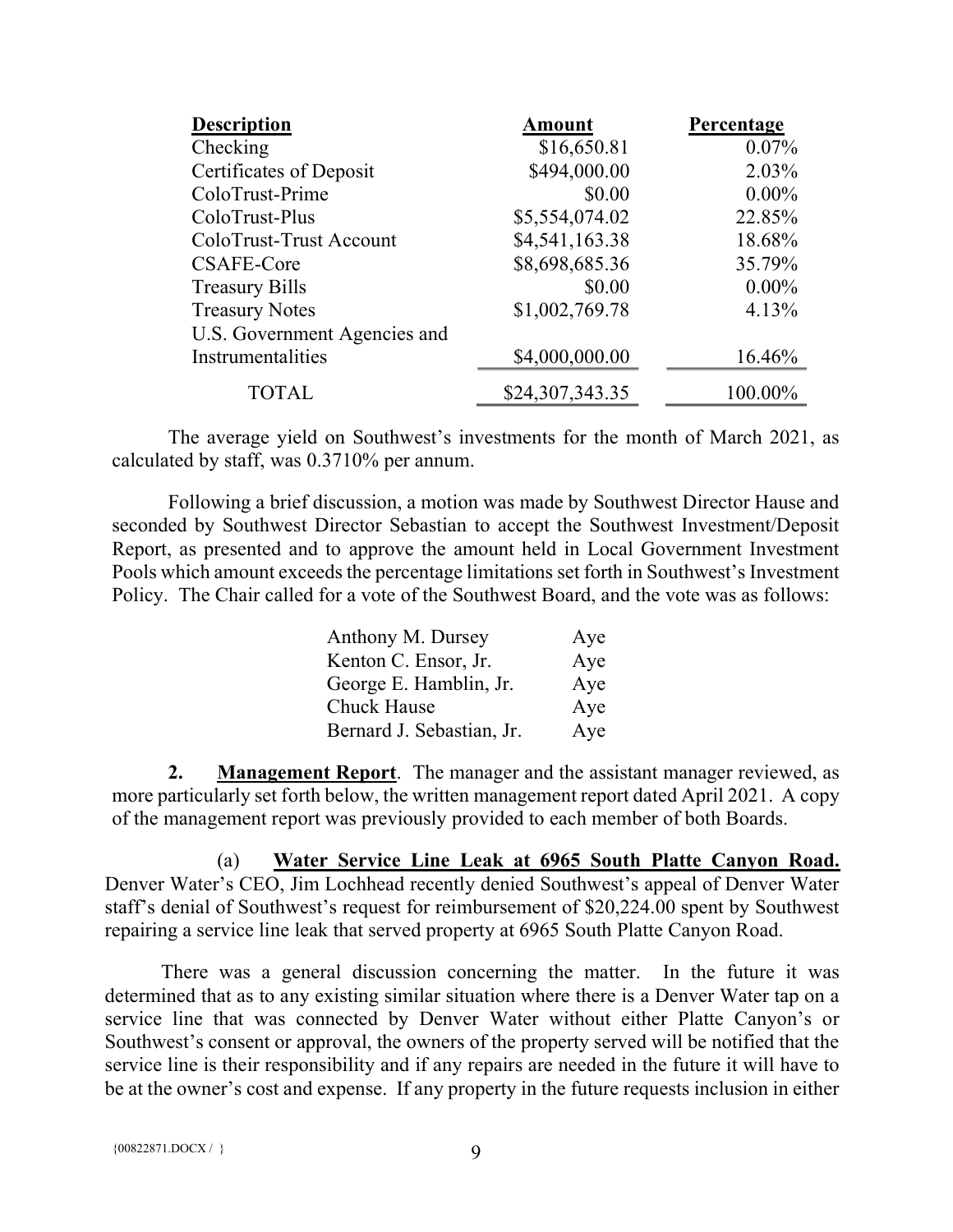Southwest or Platte Canyon and there is a preexisting Denver Water tap, the inclusion will not proceed until the responsibility for service line operation, maintenance and repair is clearly delineated.

(b) Dutch Creek Interceptor Damage Claim. The manager and legal counsel updated the Boards as to the status of Southwest's claim against Superior Underground. The Travelers' Insurance Company recently held internal meetings to review their insured's liability and Traveler's coverage responsibility. Coverage issues have been resolved in favor of the insured; Traveler's is still debating the liability issues. Additional information is requested from time to time by the Traveler's adjuster and Mr. Flynn is responding to those requests.

It was reported that the Colorado Underground Safety Commission recently determined that Superior Underground violated the Excavation Requirements Statute, because it hit and damaged the Dutch Creek Interceptor in an area that was outside Superior Underground's locate request.

(c) Risk and Resiliency Follow-up. Cynthia Lane advised both Boards that staff is following up on the Risk and Resiliency Report prepared by Hazen & Associates for both Districts. Staff is currently hiring independent contractors to perform additional work recommended by Hazen & Associates. The results of this additional work will be presented to each Board at an Executive Session at a future meeting to be held either in June or July 2021.

(d) COVID Response. Both Boards were advised that every Platte Canyon full-time employee is now fully vaccinated and in the very near future all staff members will return to Board meetings absent an objection by any Board member. There were no objections.

(e) Leadership Transition. Staff is working on transition of authority from Pat Fitzgerald to Cynthia Lane, Platte Canyon's new manager. There will be a celebration honoring Pat Fitzgerald's service to both Districts. The celebratory event will be held on Wednesday, June 9, 2021 at the Breckenridge Brewery. It will be an open house between the hours of 4:00 pm and 8:00 pm. Invitees can attend any time that is most convenient to them.

3. Operations and Maintenance Summary Report. Scott Hand reviewed the Operations and Maintenance Summary Report dated March, 2021. During the reporting period, neither Platte Canyon nor Southwest had any sanitary sewer service interruptions. Platte Canyon experienced two water service interruptions. The first interruption occurred on March 4, 2021 and the second on March 19, 2021 at 5415 West Caryl Pl. and 6364 West Burgundy Dr. respectively.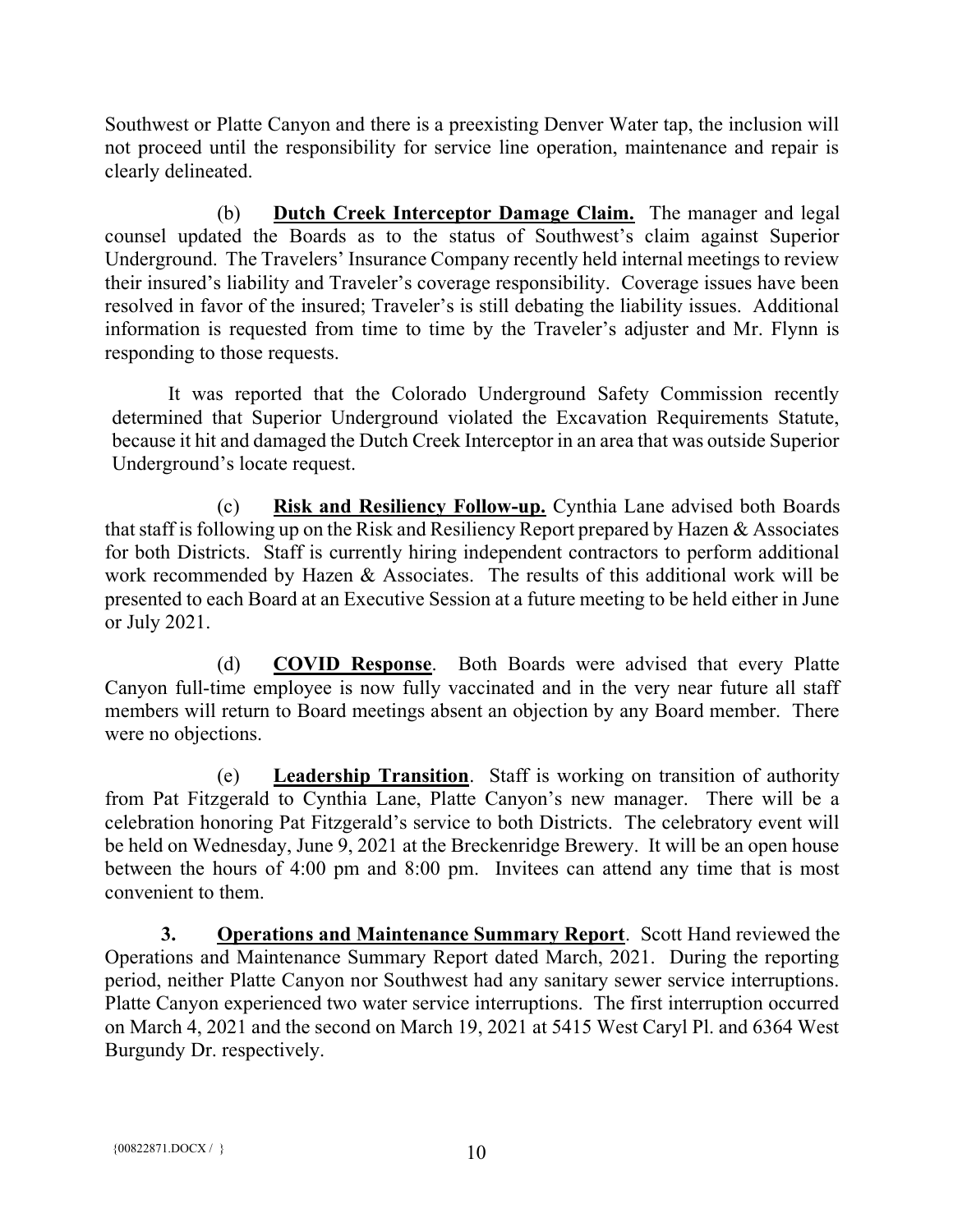During the month, Southwest experienced three water service interruptions, on March 9, 2021, March 17, 2021 and March 17, 2021 respectively. The water service interruptions were located at 9569 West Coal Mine Ave, 11349 West Freemont Ave and 7754 South Parfet St. respectively. Mr. Hand again presented a PowerPoint presentation showing the repair activities that were undertaken to restore water service.

During March 2021, C&L Water Solutions performed various remedial repair activities in the Powderhorn Subdivision. These activities are part of the ongoing remedial repair program that both Platte Canyon and Southwest have in place.

During March 2021, all of Platte Canyon's operations staff attended two training sessions on new software for the CCTV units that Platte Canyon recently purchased. Scott Hand reported that the training sessions went well.

4. In-House Cost Comparison vs Private Contractor Operations and Maintenance Customer Service Costs. Scott Hand reviewed with both Boards a Cost-of-Service Comparison Report that Platte Canyon assembles every year to analyze the costs of infrastructure operation and maintenance services using Platte Canyon employees and equipment as compared to what it would cost if those services were performed by outside third-party contractors. The result of the analysis shows that it is far more effective for those services to be done in house by Platte Canyon employees verses having them performed by outside third-party contractors.

Following a brief discussion, a motion was made by Platte Canyon Director Fohn and Southwest Director Sebastian to accept the 2021 Cost of Service Comparison Report. The Chair called for a vote of the Platte Canyon Board, and the vote was as follows:

| William Buckner        | Aye |
|------------------------|-----|
| Anthony M. Dursey      | Aye |
| Louis J. Fohn          | Aye |
| George E. Hamblin, Jr. | Aye |
| Mark Swatek            | Aye |

The Chair called for a vote of the Southwest Board, and the vote was as follows:

| Anthony M. Dursey         | Aye |
|---------------------------|-----|
| Kenton C. Ensor, Jr.      | Aye |
| George E. Hamblin, Jr.    | Aye |
| Chuck Hause               | Aye |
| Bernard J. Sebastian, Jr. | Aye |

5. Capital Projects Report. Tony Cocozzella reviewed the Capital Projects Report for Platte Canyon and Southwest. As part of his report, Mr. Cocozzella updated the Boards as to the status of all ongoing Platte Canyon and Southwest projects, including developer and District-specific projects. He also updated the Boards as to the status of the

```
{00822871.DOCX / }}
```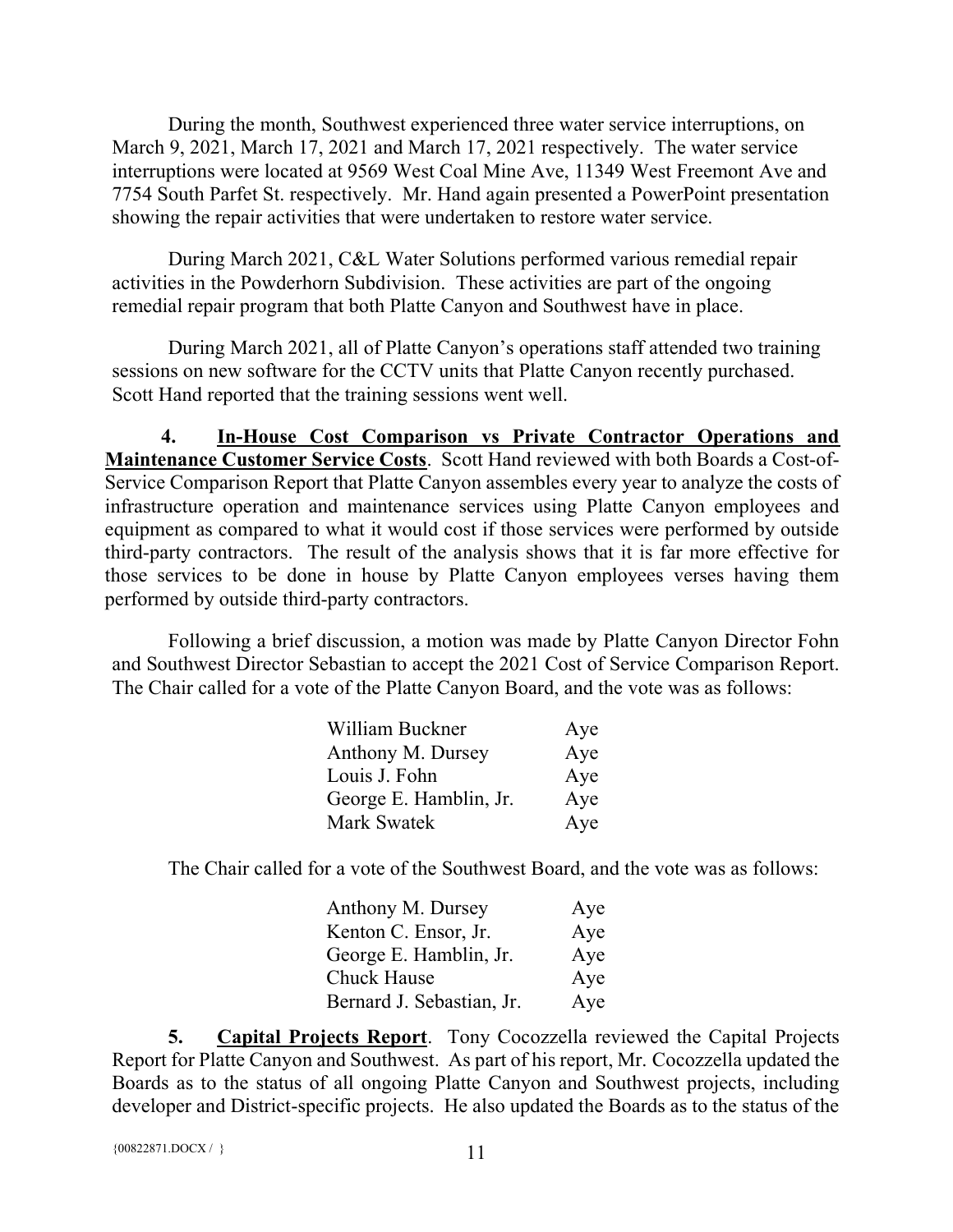Valley Sanitation District Sewer Interceptor Project, which is nearing completion. Platte Canyon and Southwest projects that are in the design phase were also included as his report.

### NEW BUSINESS

There was no new business to come before the joint participation portion of the meeting.

## SOUTHWEST PORTION OF THE JOINT MEETING CALL TO ORDER

The Southwest portion of the joint meeting was called to order by Southwest President Anthony M. Dursey, who presided as Chair.

## APPROVAL OF SOUTHWEST AGENDA

Following a brief discussion, a motion was made by Southwest Director Hause seconded by Southwest Director Sebastian to approve the Southwest agenda, as presented. The Chair called for a vote of the Southwest Board, and the vote was as follows:

| Anthony M. Dursey         | Aye |
|---------------------------|-----|
| Kenton C. Ensor, Jr.      | Aye |
| George E. Hamblin, Jr.    | Aye |
| <b>Chuck Hause</b>        | Aye |
| Bernard J. Sebastian, Jr. | Aye |

# SOUTHWEST CONSENT AGENDA ITEMS

Following a brief discussion, a motion was made by Southwest Director Sebastian and seconded by Southwest Director Ensor to approve Southwest consent Agenda Items 1 and 2, as set forth below, by single motion:

1. Approval of Accounts Payable and Ratification of Interim Disbursements. The Southwest payables and supplemental payables for the month of April 2021, in the aggregate amount of \$180,170.33, represented by Southwest check nos. 20199 through 20225, inclusive, including any checks written by the manager pursuant to prior Board authorization for less than \$2,500, as well as various electronic fund payments for utilities and other authorized electronic fund payment vendors.

Southwest Investment/Deposit Transaction Report. During the month of March 2021, Southwest did not purchase any treasury notes or agency securities, further Southwest did not rollover or renew any certificates of deposit.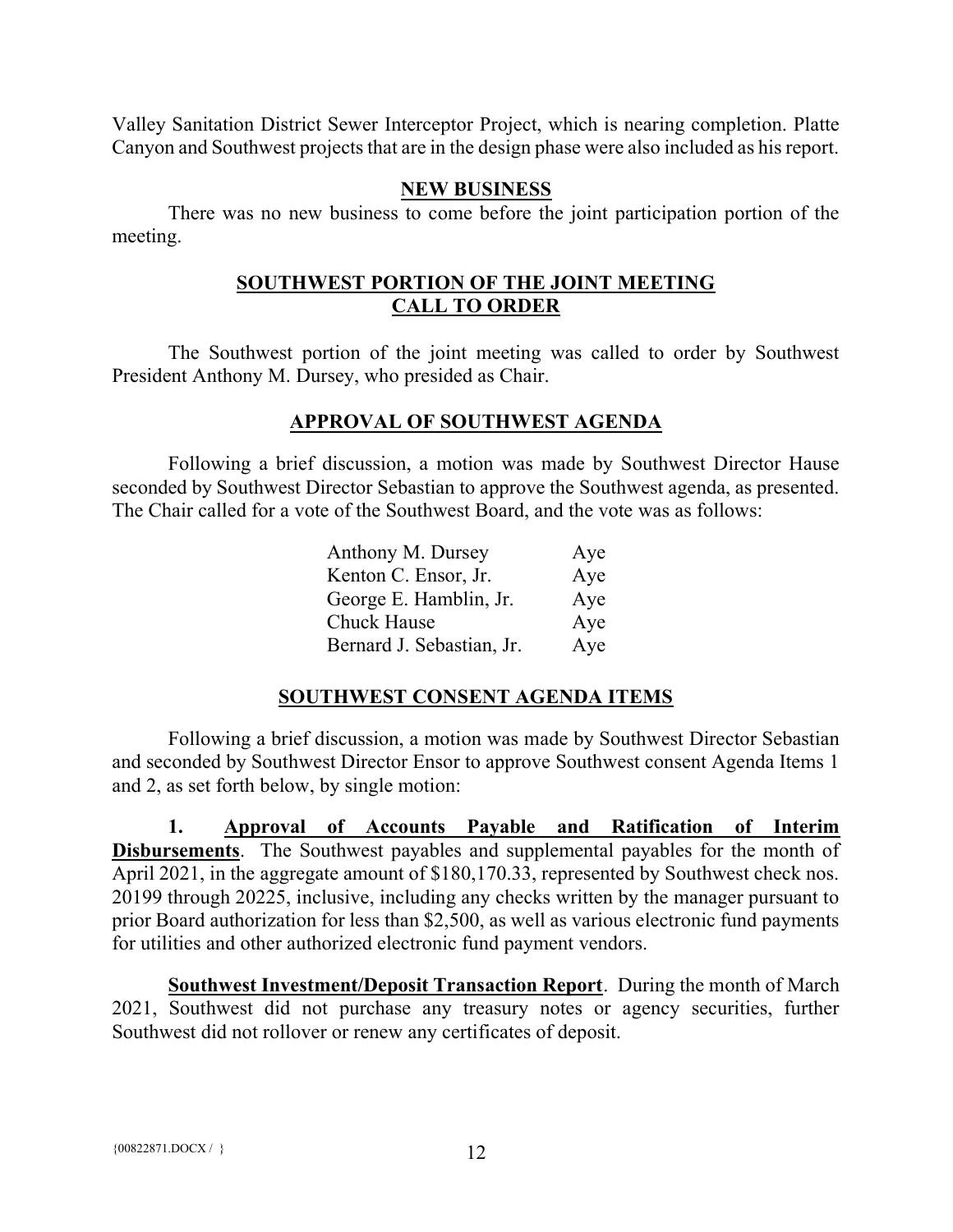The Chair called for a vote of the Southwest Board, and the vote was as follows:

| Anthony M. Dursey         | Aye |
|---------------------------|-----|
| Kenton C. Ensor, Jr.      | Aye |
| George E. Hamblin, Jr.    | Aye |
| <b>Chuck Hause</b>        | Aye |
| Bernard J. Sebastian, Jr. | Aye |

# SOUTHWEST ACTION ITEMS

1. Adoption of Resolution 2021-4-1 Approving Changes in Southwest's Purchasing Policy Manual. Cynthia Lane reviewed proposed changes to Southwest's Purchasing Policy Manual. The revisions were explained in detail in a written memorandum that was incorporated into the meeting packet.

After reviewing the proposed changes, a motion was made by Southwest's Director Sebastian and seconded by Southwest Director Hause to adopt Resolution 2021-4-1 which formally adopts the revised Southwest Purchasing Policy Manual. The Chair called for a vote of the Southwest Board, and the vote was as follows:

| Anthony M. Dursey         | Aye |
|---------------------------|-----|
| Kenton C. Ensor, Jr.      | Aye |
| George E. Hamblin, Jr.    | Aye |
| Chuck Hause               | Aye |
| Bernard J. Sebastian, Jr. | Aye |

 During the discussion, it was noted that the revised Southwest Purchasing Policy Manual will supersede in its entirety the Southwest Purchasing Manual previously adopted on July 26, 2019.

2. Approval of Resolution 2021-4-2 Adopting a Revised Tort Claims Settlement Policy. Cynthia Lane reviewed proposed changes to Southwest's Tort Claims Settlement Policy. The changes allow the manager to settle claims asserted against Southwest for property damage without prior Board approval provided the claim is for \$5,000 or less and provided a full and complete release of Southwest is obtained from the complaining party or parties.

 Following a brief discussion, a motion to adopt Resolution 2021-4-2 which adopts the revised Tort Claims Settlement Policy was made by Southwest Director Ensor and seconded by Southwest Director Sebastian.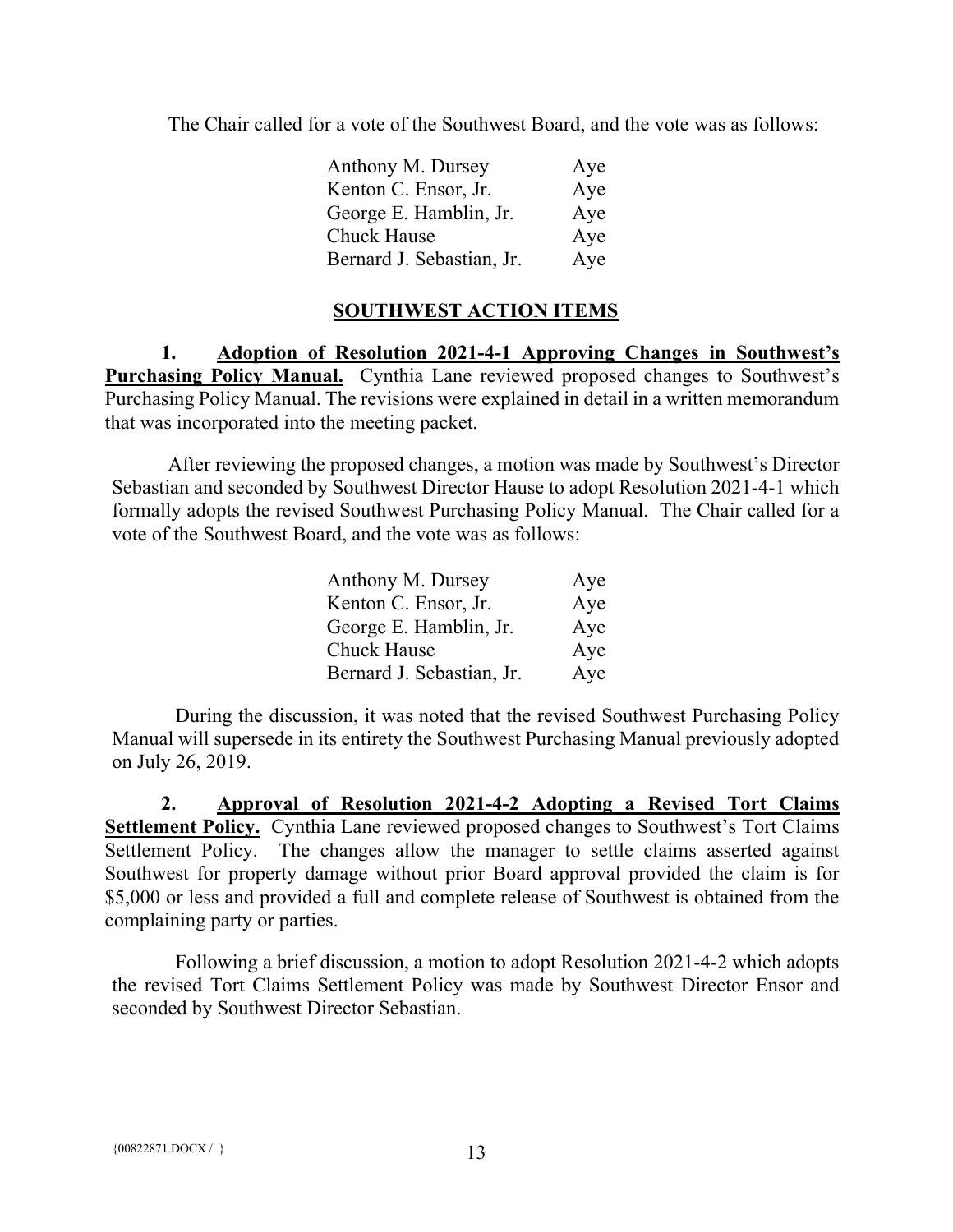The Chair called for a vote of the Southwest Board, and the vote was as follows:

| Anthony M. Dursey         | Aye |
|---------------------------|-----|
| Kenton C. Ensor, Jr.      | Aye |
| George E. Hamblin, Jr.    | Aye |
| <b>Chuck Hause</b>        | Aye |
| Bernard J. Sebastian, Jr. | Aye |

### SOUTHWEST NEW BUSINESS

There was no new business to come before the Southwest Board.

### ADJOURNMENT

There being no further business to come before this joint regular meeting of the Platte Canyon and Southwest Boards, a motion to adjourn was made by Southwest Director Sebastian and seconded by Southwest Director Haus. The Chair called for a vote of the Platte Canyon Board, and the vote was as follows:

| William Buckner        | Aye |
|------------------------|-----|
| Anthony M. Dursey      | Aye |
| Louis J. Fohn          | Aye |
| George E. Hamblin, Jr. | Aye |
| Mark Swatek            | Aye |

The Chair called for a vote of the Southwest Board, and the vote was as follows:

| Anthony M. Dursey         | Aye |
|---------------------------|-----|
| Kenton C. Ensor, Jr.      | Aye |
| George E. Hamblin, Jr.    | Aye |
| Chuck Hause               | Aye |
| Bernard J. Sebastian, Jr. | Aye |

Whereupon, this joint regular meeting of the Platte Canyon and Southwest Boards of Directors adjourned at approximately 9:50 a.m. The next regular joint meeting of the Boards will be held on Friday, May 28, 2021, at 8:30 a.m. in the District's office located at 8739 West Coal Mine Avenue, Littleton, Colorado 80123.

Respectfully submitted,

Timothy J. Flynn, Recording Secretary